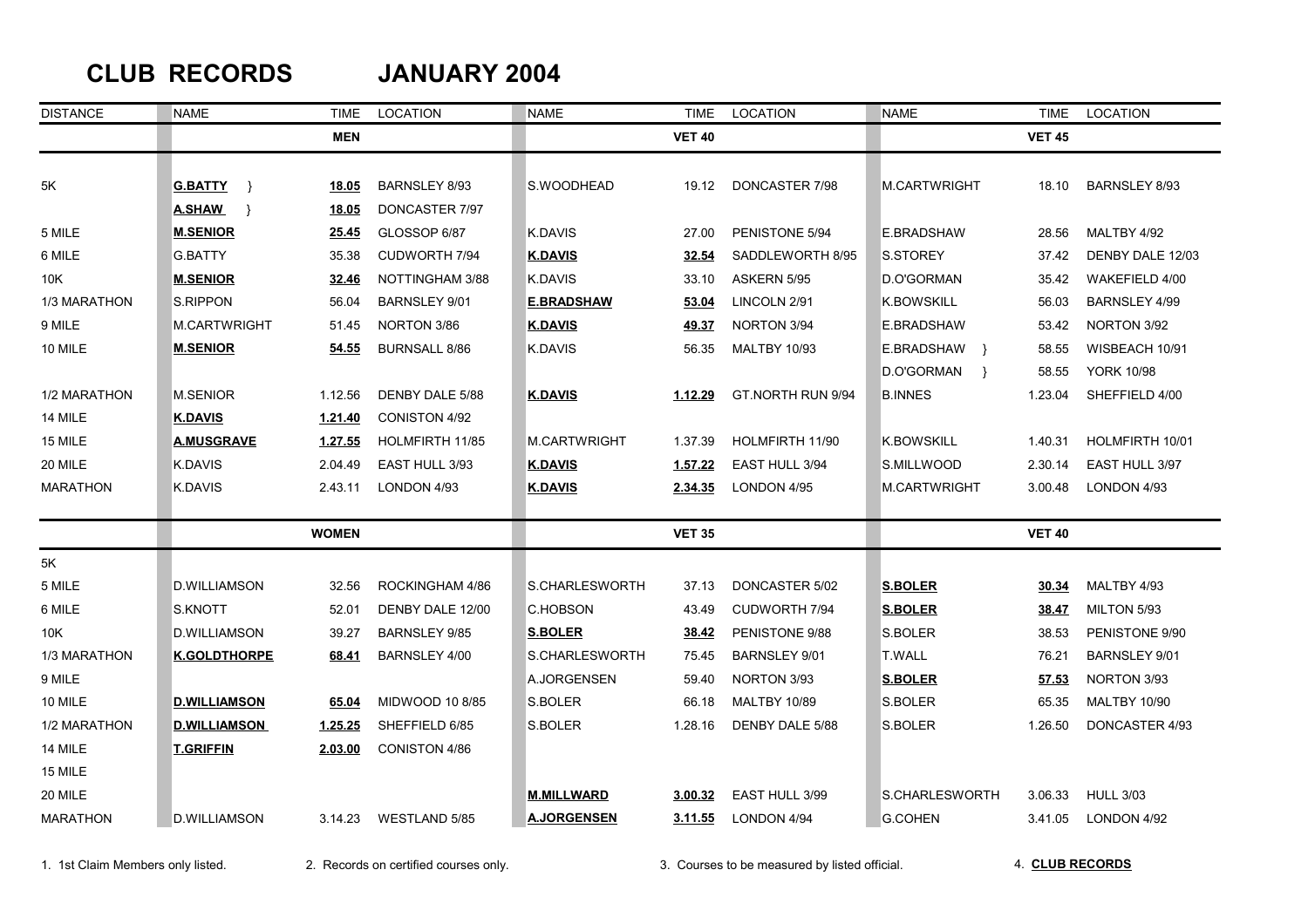### **CLUB RECORDS JANUARY 2004**

| <b>DISTANCE</b> | <b>NAME</b>         | <b>TIME</b>   | LOCATION            | <b>NAME</b>         | TIME          | LOCATION             | <b>NAME</b>     | TIME          | LOCATION         |
|-----------------|---------------------|---------------|---------------------|---------------------|---------------|----------------------|-----------------|---------------|------------------|
|                 |                     | <b>VET 50</b> |                     |                     | <b>VET 55</b> |                      |                 | <b>VET 60</b> |                  |
| 5K              | D.O'GORMAN          | 17.23         | RETFORD 5/03        | <b>M.CARTWRIGHT</b> | 19.24         | MEXBOROUGH 7/01      | M.WESTON        | 22.40         | BARNSLEY 8/93    |
| 5 MILE          | D.O'GORMAN          | 28.22         | WOMBWELL 5/01       | M.CARTWRIGHT        | 32.42         | OXSPRING 7/02        | M.WESTON        | 34.45         | ARMTHORPE 6/92   |
| 6 MILE          | <b>B.INNES</b>      | 38.22         | DENBY DALE 12/00    | M.CARTWRIGHT        | 41.08         | CUDWORTH 8/01        | R.BROWN         | 45.27         | DENBY DALE 12/02 |
| 10K             | D.O'GORMAN          | 34.35         | PERCY PUD 12/01     | M.CARTWRIGHT        | 40.37         | ROTH VALLEY 10/01    | <b>M.WESTON</b> | 43.41         | BARNSLEY 11/92   |
| 1/3 MARATHON    | <b>B.INNES</b>      | 56.53         | BARNSLEY 4/02       | M.CARTWRIGHT        | 61.35         | <b>BARNSLEY 9/01</b> | R.BROWN         | 66.51         | BARNSLEY 9/01    |
| 9 MILE          | D.BATTY             | 57.27         | NORTON 3/96         | R.BROWN             | 62.01         | NORTON 3/96          | R.BROWN         | 62.56         | NORTON 3/01      |
| 10 MILE         | <b>M.CARTWRIGHT</b> | 65.54         | ASKERN 8/97         | M.CARTWRIGHT        | 69.28         | <b>MALTBY 10/01</b>  | <b>M.WESTON</b> | 74.00         | ASKERN 8.92      |
| 1/2 MARATHON    | <b>B.INNES</b>      | 1.22.11       | WORKSOP 11/02       | R.BROWN             | 1.31.50       | ST. LEDGER 4/97      | R.BROWN         | 1.38.56       | WORKSOP 11/02    |
| 14 MILE         |                     |               |                     |                     |               |                      |                 |               |                  |
| 15 MILE         | D.BATTY             | 1.44.27       | HOLMFIRTH 10/95     | R.BROWN             | 1.49.35       | HOLMFIRTH 10/95      | R.BROWN         | 1.57.59       | HOLMFIRTH 10/01  |
| 20 MILE         | R.BROWN             | 2.30.13       | EAST HULL 3/93      | R.BROWN             | 2.32.13       | EAST HULL 3/97       | R.BROWN         | 2.38.08       | EAST HULL 3/01   |
| <b>MARATHON</b> | <b>B.INNES</b>      | 3.05.17       | SHEFFIELD 4/02      | R.BROWN             | 3.25.15       | LONDON 4/96          | R.BROWN         | 3.33.51       | LONDON 4/01      |
|                 |                     | <b>VET 45</b> |                     |                     | <b>VET 50</b> |                      |                 | <b>VET 55</b> |                  |
| 5K              |                     |               |                     |                     |               |                      |                 |               |                  |
| 5 MILE          | P.SENIOR            | 39.19         | WOMBWELL 4/89       | J.WELBOURN          | 34.04         | WOMBWELL 4/96        | <b>G.WOLFF</b>  | 41.18         | LEEDS 3/02       |
| 6 MILE          | <b>J.WELBOURN</b>   | 41.40         | MILTON 5/95         | J.WELBOURN          | 40.42         | MILTON 5/96          |                 |               |                  |
| 10K             | S.BOLER             | 39.05         | BARNSLEY 11/94      | J.WELBOURN          | 41.06         | PERCY PUD 11/97      | P.SENIOR        | 51.35         | BARNSLEY 11/95   |
| 1/3 MARATHON    | S.HIGHAM            | 69.23         | BARNSLEY 4/99       | S.HIGHAM            | 70.28         | BARNSLEY 4/02        |                 |               |                  |
| 9 MILE          | S.HIGHAM            | 76.05         | NORTON 3/95         |                     |               |                      | <b>G.WOLFF</b>  | 78.38         | NORTON 3/03      |
| 10 MILE         | P.SENIOR            | 80.46         | <b>MALTBY 10/89</b> | P.SENIOR            | 81.51         | <b>MALTBY 10/91</b>  |                 |               |                  |
| 1/2 MARATHON    | S.HIGHAM            | 1.51.40       | GT NORTH RUN 10/98  | S.HIGHAM            | 1.46.37       | WORKSOP 10/00        | <b>G.WOLFF</b>  | 2.02.31       | SHEFFIELD 4/02   |
| 14 MILE         |                     |               |                     |                     |               |                      |                 |               |                  |
| 15 MILE         |                     |               |                     |                     |               |                      |                 |               |                  |
| 20 MILE         | <b>S.HIGHAM</b>     | 2.49.27       | EAST HULL 3/99      |                     |               |                      |                 |               |                  |
| <b>MARATHON</b> | S.HIGHAM            | 3.59.13       | LONDON 4/99         |                     |               |                      |                 |               |                  |